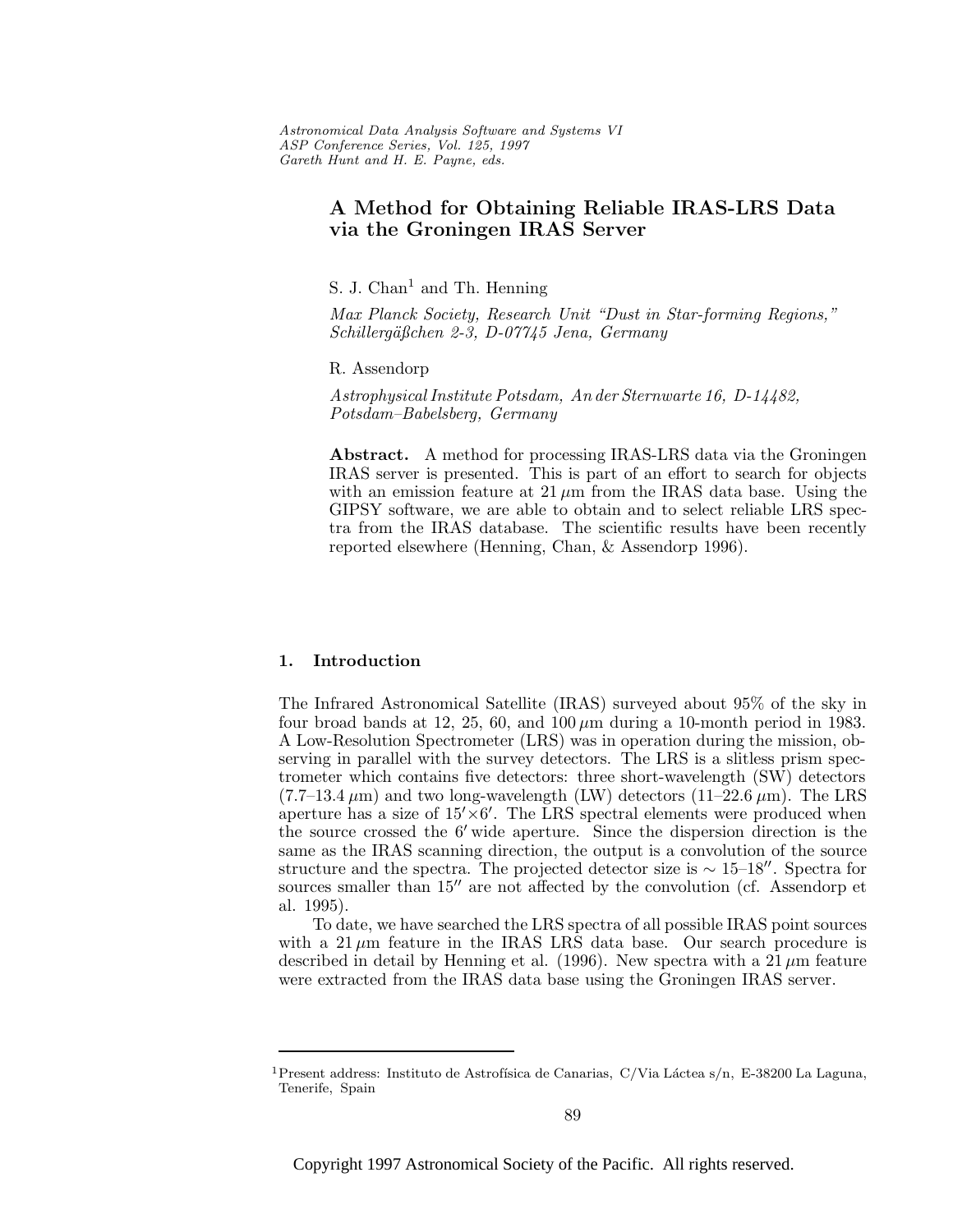

Figure 1. The PLSCAN snip-spectra (left) and the calibrated snipspectra (right) of IRAS0496+3429 respectively.

#### **2. How to Obtain Reliable IRAS-LRS Data**

#### **2.1. GIPSY and IRAS Data Structure**

GIPSY (Groningen Image Processing System, van der Hulst et al. 1992) is the main tool for the analysis of the extracted LRS spectra in this study. Raw IRAS data in GIPSY are stored as 4-D data sets (cf. Figure 2 in Assendorp et al. 1995) in IRDS (IRAS Data Structure). The data are ordered in the following way: sample axis; ticks axis; sequence detector number axis (SDET): the detector number in the LRS are 71, 72, 73 (SW) and 74, 75 (LW); snip axis: a snip is part of a scan that has an overlap with a user-selected area of the sky.

Four programs in GIPSY (TRACKS, PLSCAN, LRSCAL, and GDS2TEXT) have to be heavily used for processing the extracted LRS data. TRACKS is for inspecting the trajectory of snips. PLSCAN is used to find out which detectors actually crossed a source, or to make a high-resolution in-scan view of the spatial structure around a source of interest. The outputs are uncalibrated snip-spectra (see Figure 1). LRSCAL is used to calibrate the data and to match the LW and SW regions. The calibrated spectra have only three dimensions, which are wavelength, SDNET, and snip. The outputs are calibrated snip-spectra (see Figure 1) and an average spectrum. GDS2TEXT is used for converting the LRS data from an IRDS format to an one-dimensional ASCII format.

# **2.2. How to Produce a Good Average Spectrum**

Usually, a source is observed in several LRS scans, ranging in number from 1 to 10. Plots of all the individual calibrated snip-spectra, individual PLSCAN snip-spectra, and of the default averaged spectrum of each target source are examined. If the shape of any snip-spectrum is different from the other calibrated snip-spectra, and/or PLSCAN snip-spectra, or if the signal is too weak for the purpose of examination, it is rejected. If all snip-spectra and also all PLSCAN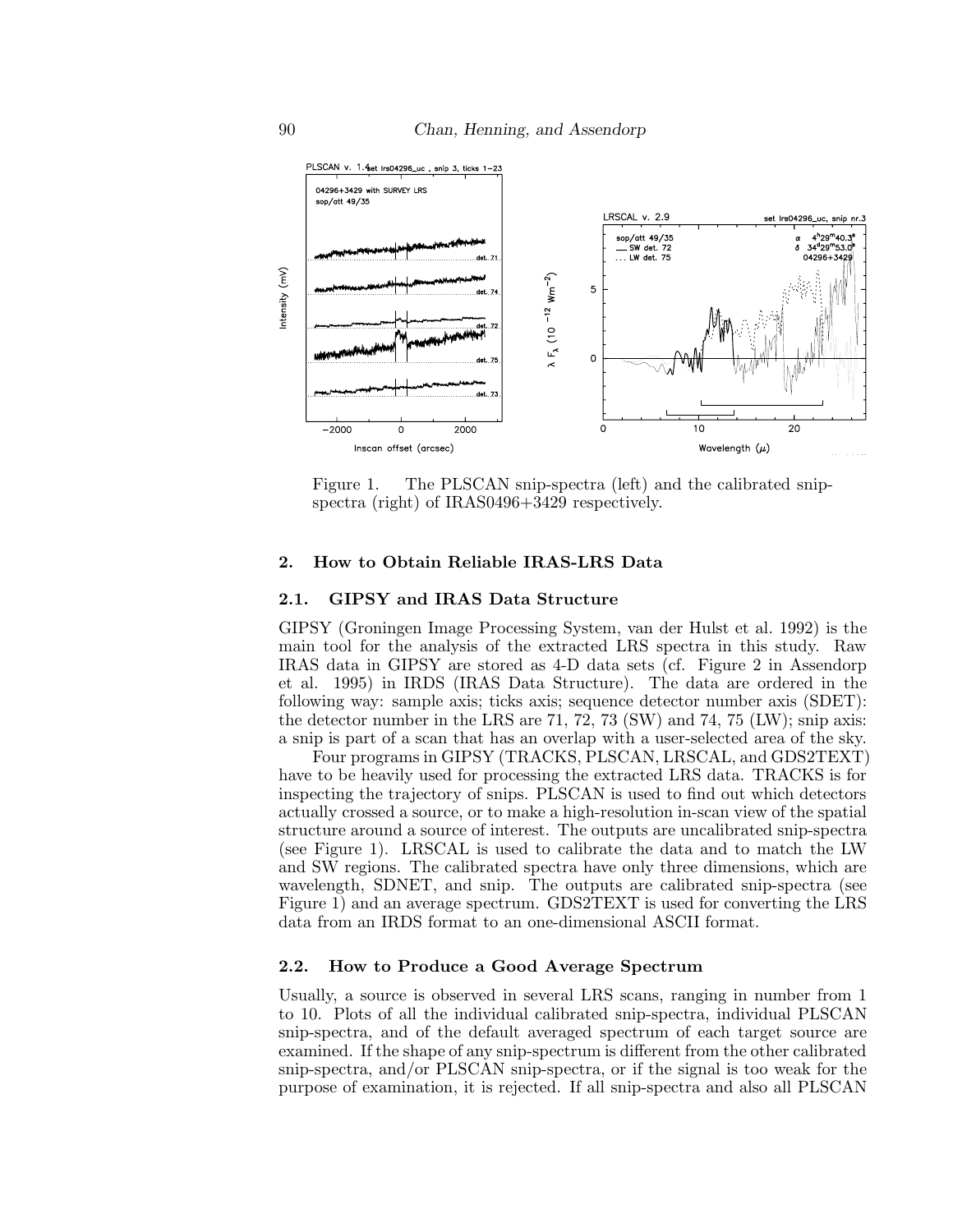#### **2.3. Selection of Candidates with a 21 micron Feature**

After all the averaged spectra of objects are made, the final averaged spectrum, the selected snip-spectra and/or the selected PLSCAN snip-spectra are examined again. If a feature appears around  $19-21 \mu m$  and if the width (FWHM) of the feature is  $\sim$ 3 µm, the LRS spectrum of this object is accepted as a 21 µm feature candidate. Altogether, 16 objects out of 498 sources are selected as sources which may have a  $21 \mu m$  feature. In order to compare our preliminarily selected candidates with the spectra of objects which are reported to show a 21  $\mu$ m feature, we also extracted the LRS data of all these sources. Typically, the shapes of all or some of the calibrated snip-spectra and/or PLSCAN snip-spectra of the newly selected sources are similar to those PLSCAN snip-spectra of already reported 21  $\mu$ m feature objects.

# **2.4. Final Selection**

IRAS survey data images. For all selected objects including those reported in the literature, we have processed the raw IRAS survey data at 12 and  $25 \mu m$  in order to check whether the objects are extended or if there is evidence for other objects within 6'. Since IRAS is a scanning instrument, an image should be made by adding adjacent scans into a two-dimensional plane. The baselines of the individual scans are usually not equal, and may have a drift over the extent of the image. In order to have a good image, the IRAS scans must be "destripped." We have done this using the program IMAGE. It turned out that several objects are located in, or at the edge of, extended regions of emission. This means that one should be very careful in interpreting the LRS spectra. Only if the source is much brighter than the background can one reliably determine the global profile and individual spectral features.

Offset LRS spectra processing. Since the LRS is a slitless spectrometer, the wavelength of the spectrum is established by the in-scan positional offset between the source and the spectrometer on the sky. For sources extended in the in-scan direction, the spectrometer projects flux from the extended wings across the wavelength scale, thus smearing positional and wavelength information. Further, the LRS samples the sky every  $7''$ . In fact, an error in the IRAS position of only  $7<sup>0</sup>$  would result in a spectrum that is shifted by half a spectral element, about  $0.2 \mu$ m, and at the wavelength extremes of the detectors the quoted flux would be incorrect. In order to investigate whether a different central position may affect the resulting LRS spectrum, we have extracted spectra for all of our samples and the reported  $21 \mu m$  objects for different central positions in steps of  $7^{\prime\prime}$  in declination up to the major radius of its IRAS error ellipse. After all plots of the individual offset PLSCAN snip-spectra and offset-calibrated snip-spectra were carefully examined, we found that this problem also appears in reported  $21 \mu m$ objects.

After the above examination and analysis, we finally selected twelve objects as our best new candidates which probably show a  $21 \mu m$  feature (cf. Figure 8) in Henning et al. 1996), to add to the objects which were already known. We summarize offset spectra processing with these rules of thumb: